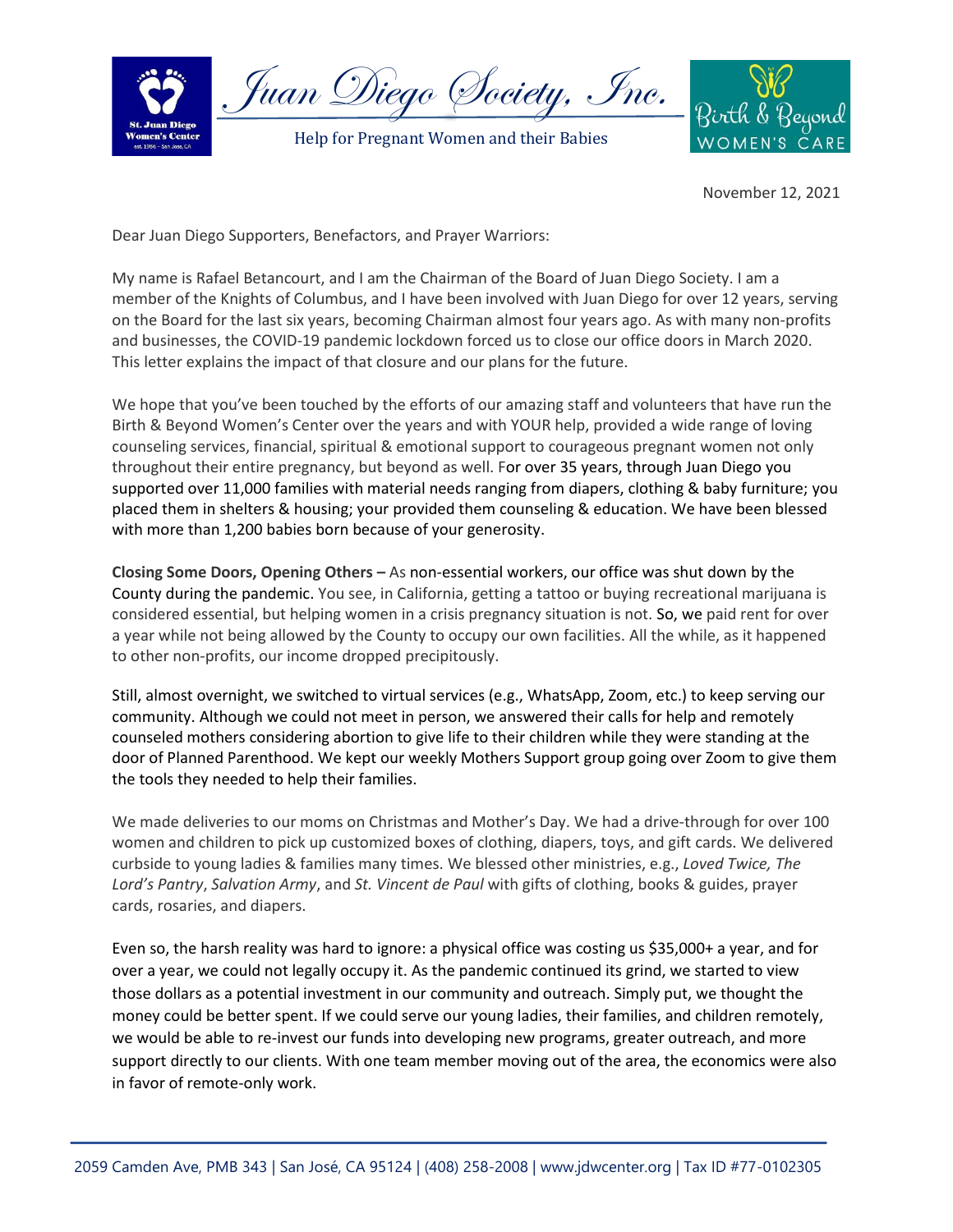

Juan Diego Society, Inc.

Help for Pregnant Women and their Babies



Also, the unexpected happened: the office was empty for so long that in late Summer of 2021 it was ransacked in the middle of the night. Yes, thieves took baby clothes, diapers, pots & pans, coffee mugs, tablecloths, and even boxes of Rosaries and Holy medals. As you can imagine, all of this has taken a heavy toll on all of us.

So, after months of prayerful discernment, the Board of Directors reached the heart-wrenching decision to permanently close the physical office at 12 North White Road in San Jose at the end of August. That was especially hard considering we'd moved into this space over 22 years ago. This wasn't something we took light, and of course it was very tear-filled; we won't lie about that. We now have active forwarding to our secure private mailbox. Here is our new mailing address:

## **Juan Diego Society, Inc. / Birth & Beyond Woman's Care** 2059 Camden Ave, PMB 343 San Jose, CA 95124

Closing the physical doors was a huge leap of faith in our history. In this digital age, in-person visits had trailed off even in the latter part of 2019, but it was a band-aid that needed to be pulled off. So, when we decided to close the office, we made sure that our virtual presence, i.e., phone, email, text, social media channels were working 24/7, and that we would be even more responsive to a young lady needing assistance. Our continued referral calls are showing us that we can reach even MORE young ladies in need of help, by this decision.

In fact, not only does remote work save money through reduced rent, but it has also helped us be creative in ways to reach our clientele virtually. For instance, we had young ladies join our "Moms Group" who are several states away and coordinated 1:1 video counseling, easing issues with childcare, schedules, or lack of transportation. We haven't merely survived by going remote. We've thrived. The newfound diversity in our ministry is leading to new ideas, new relationships and new possibilities that didn't exist when we were tied to one physical location.

**A New Beginning –** Our COVID recovery plan encompasses rebuilding our donor and volunteer base and re-opening our physical facilities sometime in 2022. For Juan Diego to survive until we can fully re-open, our Executive Director voluntarily stepped down to a part-time role of Finance Director.

We are now seeking our next leader for the Center, someone nimble, with amazing ideas of growing our presence in the Bay Area, someone with a call to the Culture of Life, a Prolife vocation, and with a servant's heart. So, we launched a nationwide search for a new Executive Director who can help us move forward as we rebuild post-COVID.

So far, we have screened over 75 applicants, and narrowed it down to a few high-potential candidates that we are interviewing and performing due diligence. We ask for your prayers, rosaries, novenas, and Masses, so that the right person hears God's calling to serve the Juan Diego ministry.

**A New Hope –** In the end, it is not about us: our efforts, how brilliant or efficient we are in our execution, or our metrics of success. Juan Diego's *Birth & Beyond* ministry exists to bring education,